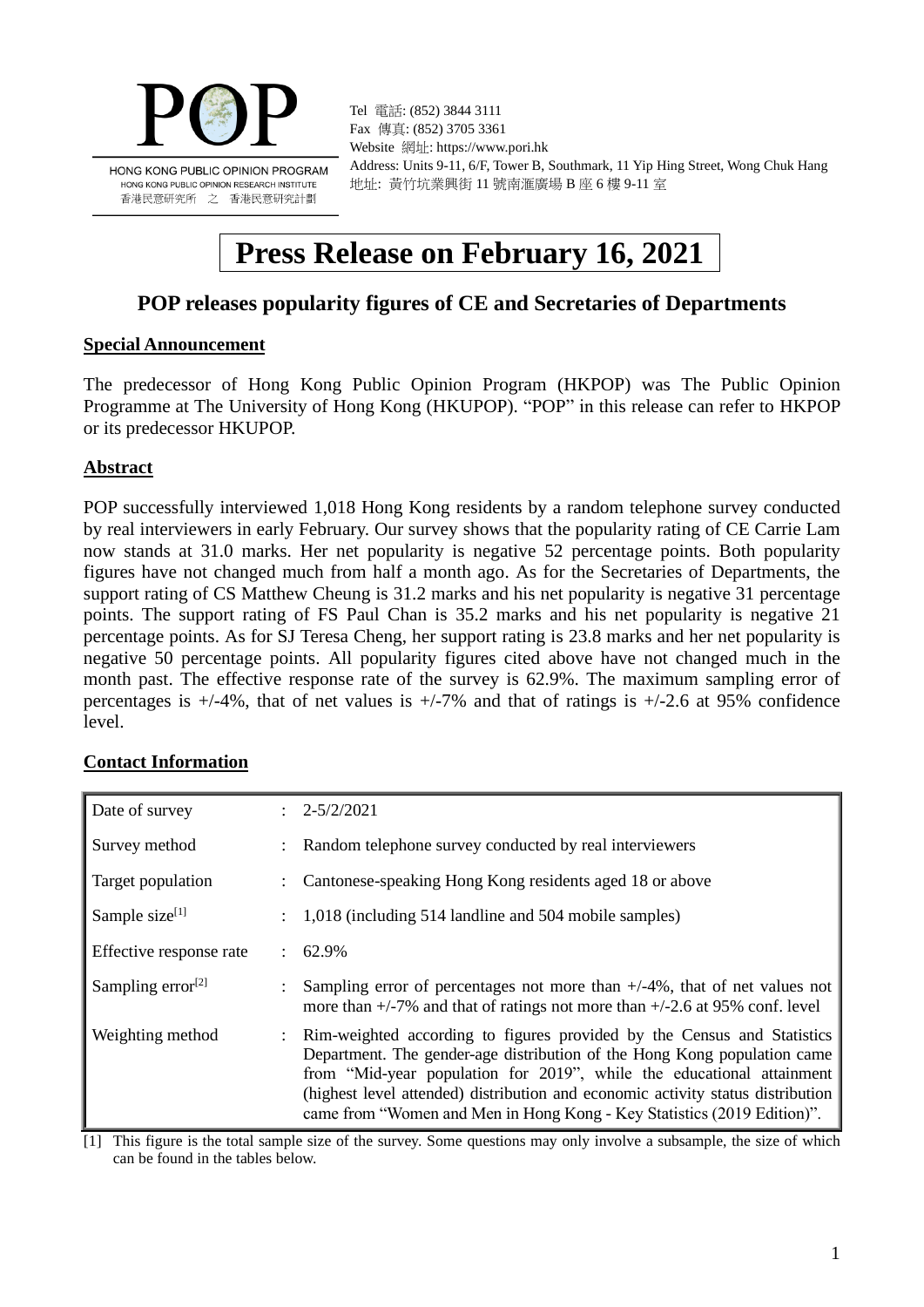[2] All error figures in this release are calculated at 95% confidence level. "95% confidence level" means that if we were to repeat a certain survey 100 times with different random samples, we would expect 95 times having the population parameter within the respective error margins calculated. Because of sampling errors, when quoting percentages, journalists should refrain from reporting decimal places, whereas one decimal place can be used when quoting rating figures.

## **Latest Figures**

| Date of survey                         |         |         | 23-26/11/20 <sup>3</sup> 7-10/12/20 18-22/12/20 4-8/1/21 |         | 18-22/1/21   | $2 - 5/2/21$                  | Latest<br><i>change</i> |
|----------------------------------------|---------|---------|----------------------------------------------------------|---------|--------------|-------------------------------|-------------------------|
| Sample size                            | 1,085   | 1,009   | 1,014                                                    | 1,000   | 1,011        | 1,018                         |                         |
| Response rate                          | 74.6%   | 70.0%   | 68.7%                                                    | 58.5%   | 67.2%        | 62.9%                         |                         |
| Latest findings                        | Finding | Finding | Finding                                                  | Finding | Finding      | <b>Finding &amp;</b><br>error |                         |
| Rating of CE Carrie Lam                | 33.5    | 30.6    | 29.7                                                     | 29.0    | $32.0^{[4]}$ | $31.0 + (-2.1)$               | $-1.0$                  |
| Vote of confidence in CE Carrie Lam    | 21%     | 20%     | 18%                                                      | 19%     | 21%          | $18 + -2\%$                   | $-3%$                   |
| Vote of no confidence in CE Carrie Lam | 66%     | 69%     | 69%                                                      | 72%     | 69%          | $70 + (-3)$ %                 | $\qquad \qquad -$       |
| Net approval rate                      | $-45%$  | $-50\%$ | $-51%$                                                   | $-54\%$ | $-49%$       | $-52 + (-5\%$                 | $-3%$                   |

Recent popularity figures of CE Carrie Lam are summarized as follows:

[3] POP conducted a Policy Address instant survey on 25/11/2020 in between two tracking surveys, the results are: CE rating at 26.8 marks, net approval rate at negative 57 percentage points. Because our tracking surveys do not use online samples, and our latest survey started two days before the Policy Address, it is better to compare the latest figures with those collected in our previous survey conducted on 9-13/11/2020.

[4] The difference between the figure and the result from the previous survey has gone beyond the sampling error at 95% confidence level, meaning that the change is statistically significant prima facie. However, whether the difference is statistically significant is not the same as whether they are practically useful or meaningful, and different weighting methods could have been applied in different surveys.

Recent popularity figures of the three Secretaries of Departments under the accountability system are summarized below:

| Date of survey                                |         |         |         | 31/8-4/9/20 5-8/10/20 9-13/11/20 7-10/12/20 | $4 - 8/1/21$ | $2 - 5/2/21$                  | Latest<br>change |
|-----------------------------------------------|---------|---------|---------|---------------------------------------------|--------------|-------------------------------|------------------|
| Sample size                                   | 649-689 | 593-642 | 608-636 | 574-657                                     | 600-664      | 529-582                       |                  |
| Response rate                                 | 58.4%   | 62.8%   | 63.9%   | 70.0%                                       | 58.5%        | 62.9%                         | --               |
| Latest findings                               | Finding | Finding | Finding | Finding                                     | Finding      | <b>Finding &amp;</b><br>error | --               |
| Rating of CS Matthew Cheung                   | 28.5    | 28.7    | 30.7    | 29.2                                        | 30.7         | $31.2 + (-2.6)$               | $+0.5$           |
| Vote of confidence in<br>CS Matthew Cheung    | 16%     | 18%     | 18%     | 17%                                         | 18%          | $16 + (-3%)$                  | $-2%$            |
| Vote of no confidence in<br>CS Matthew Cheung | 54%     | 50%     | 50%     | 51%                                         | 48%          | $47 + (-4)$                   | $-1\%$           |
| Net approval rate                             | $-39%$  | $-32%$  | $-32%$  | $-34%$                                      | $-29%$       | $-31 + (-6%)$                 | $-2%$            |
| Rating of FS Paul Chan                        | 35.5    | 36.9    | 39.5    | $35.4^{[5]}$                                | 33.6         | $35.2 + (-2.6)$               | $+1.5$           |
| Vote of confidence in FS Paul Chan            | 28%     | 28%     | 29%     | 24%                                         | 27%          | $23 + (-4%)$                  | $-4%$            |
| Vote of no confidence in FS Paul Chan         | 46%     | 44%     | 38% [5] | $44\%$ <sup>[5]</sup>                       | 42%          | $44 + (-4%)$                  | $+3%$            |
| Net approval rate                             | $-18%$  | $-16%$  | $-9%$   | $-20\%$ <sup>[5]</sup>                      | $-14%$       | $-21 + (-7%)$                 | $-7%$            |
| Rating of SJ Teresa Cheng                     | 20.8    | 19.3    | 21.7    | 23.3                                        | 23.1         | $23.8 + (-2.4)$               | $+0.6$           |
| Vote of confidence in SJ Teresa Cheng         | 13%     | 12%     | 13%     | 14%                                         | 14%          | $11 + (-3%)$                  | $-3%$            |
| Vote of no confidence in SJ Teresa Cheng      | 69%     | 68%     | 64%     | 63%                                         | 66%          | $61 + (-4%)$                  | $-5%$            |
| Net approval rate                             | $-56%$  | $-57\%$ | $-51%$  | $-49%$                                      | $-52%$       | $-50 + (-6\%$                 | $+2\%$           |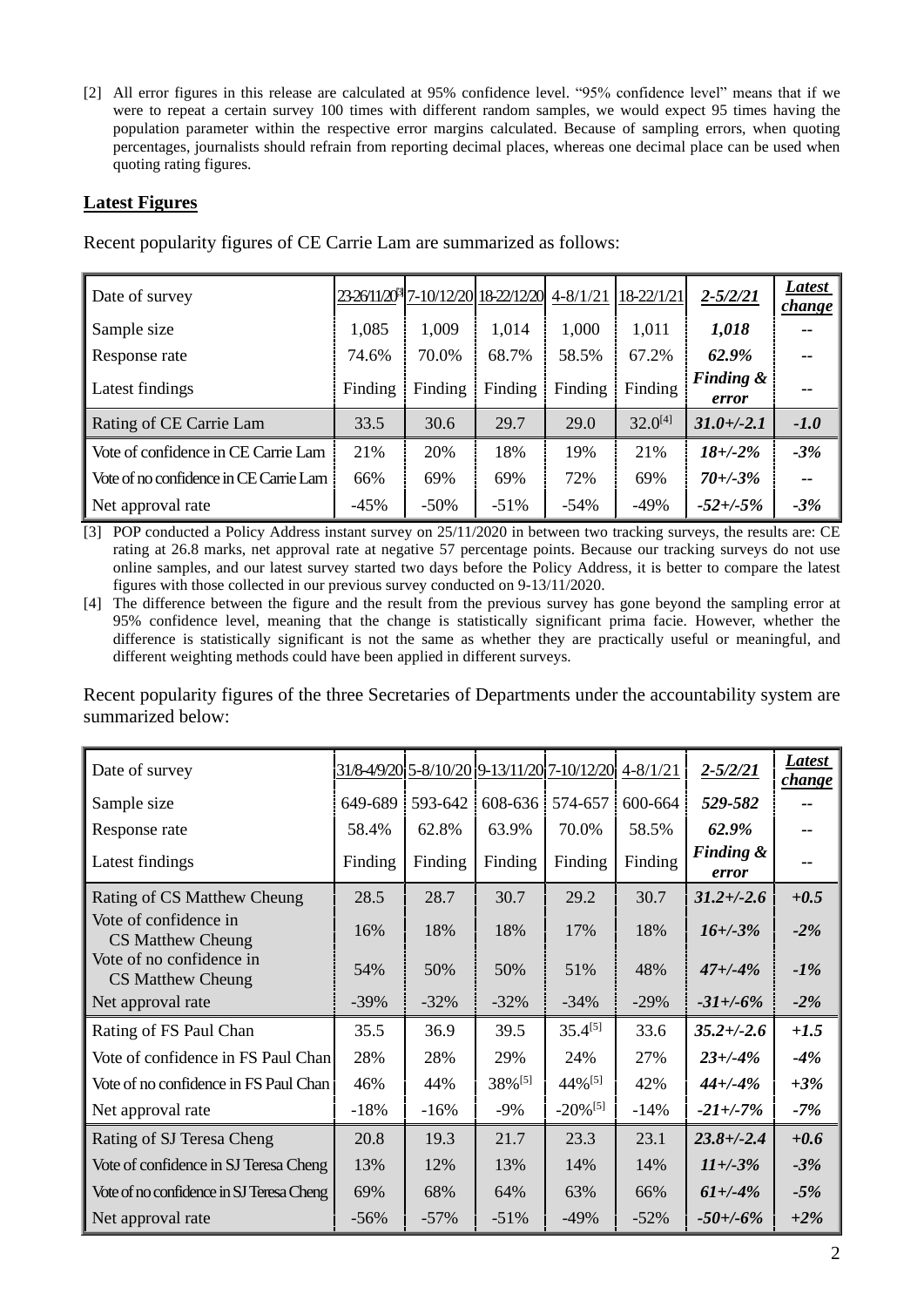[5] The difference between the figure and the result from the previous survey has gone beyond the sampling error at 95% confidence level, meaning that the change is statistically significant prima facie. However, whether the difference is statistically significant is not the same as whether they are practically useful or meaningful, and different weighting methods could have been applied in different surveys.

Our latest survey shows that the popularity rating of CE Carrie Lam now stands at 31.0 marks. Her approval rate is 18%, disapproval rate 70%, giving a net popularity of negative 52 percentage points. All popularity figures have not changed much from half a month ago.

As for the Secretaries of Departments, the support rating of CS Matthew Cheung is 31.2 marks. His approval rate is 16%, disapproval rate 47%, giving a net popularity of negative 31 percentage points. The support rating of FS Paul Chan is 35.2 marks, approval rate 23%, disapproval rate 44%, thus a net popularity of negative 21 percentage points. As for SJ Teresa Cheng, her support rating is 23.8 marks, approval rate 11%, disapproval rate 61%, giving a net popularity of negative 50 percentage points. All popularity figures cited above have not changed much from a month ago.

# **Opinion Daily**

In 2007, POP started collaborating with Wisers Information Limited whereby Wisers supplies to POP a record of significant events of that day according to the research method designed by POP. These daily entries would then become "Opinion Daily" after they are verified by POP.

For some of the polling items covered in this press release, the previous survey was conducted from 4 to 8 January, 2021 while this survey was conducted from 2 to 5 February, 2021. During this period, herewith the significant events selected from counting newspaper headlines and commentaries on a daily basis and covered by at least 25% of the local newspaper articles. Readers can make their own judgment if these significant events have any impacts to different polling figures.

| 4/2/21  | Carrie Lam attends the Legislative Council question-and-answer session.                                                                                                                   |
|---------|-------------------------------------------------------------------------------------------------------------------------------------------------------------------------------------------|
| 2/2/21  | The government continues to lock down multiple areas for compulsory testing and says<br>officials may break into flats.                                                                   |
| 1/2/21  | The government locks down multiple areas for compulsory testing and lowers the threshold<br>of imposing lockdowns.                                                                        |
| 29/1/21 | The British government announces details of migration using BNO visa; the Chinese and<br>Hong Kong governments announce they will no longer recognise BNO passports.                      |
| 28/1/21 | The government locks down Tung Fat Building in North Point for compulsory testing.                                                                                                        |
| 27/1/21 | Carrie Lam reports to Xi Jinping on her work via video conferencing.                                                                                                                      |
| 26/1/21 | The government locks down areas around Pitt Street for compulsory testing.                                                                                                                |
| 24/1/21 | Lockdown in Jordan ends with 13 cases found in over 7,000 people.                                                                                                                         |
| 23/1/21 | The government locks down designated areas in Jordan for compulsory testing.                                                                                                              |
| 20/1/21 | Queen's Counsel David Perry steps down as prosecutor in an assembly case involving<br>democrats.                                                                                          |
| 18/1/21 | Ocean Park announces its reform plan.                                                                                                                                                     |
| 15/1/21 | Mandatory testing is ordered for residents of 20 buildings in Yau Ma Tei.                                                                                                                 |
| 13/1/21 | Brazil authority announces that the general efficacy of Sinovac vaccine is 50.4%.                                                                                                         |
| 6/1/21  | Police arrests 53 democrats involved in the pro-democracy primaries who allegedly violated<br>the national security law.                                                                  |
| 5/1/21  | Geoffrey Ma says details and justifications are needed to call for judicial reform.                                                                                                       |
| 4/1/21  | The government announces extension of anti-epidemic measures. Face-to-face classes are<br>suspended in kindergartens, primary and secondary schools until the Lunar New Year<br>holidays. |